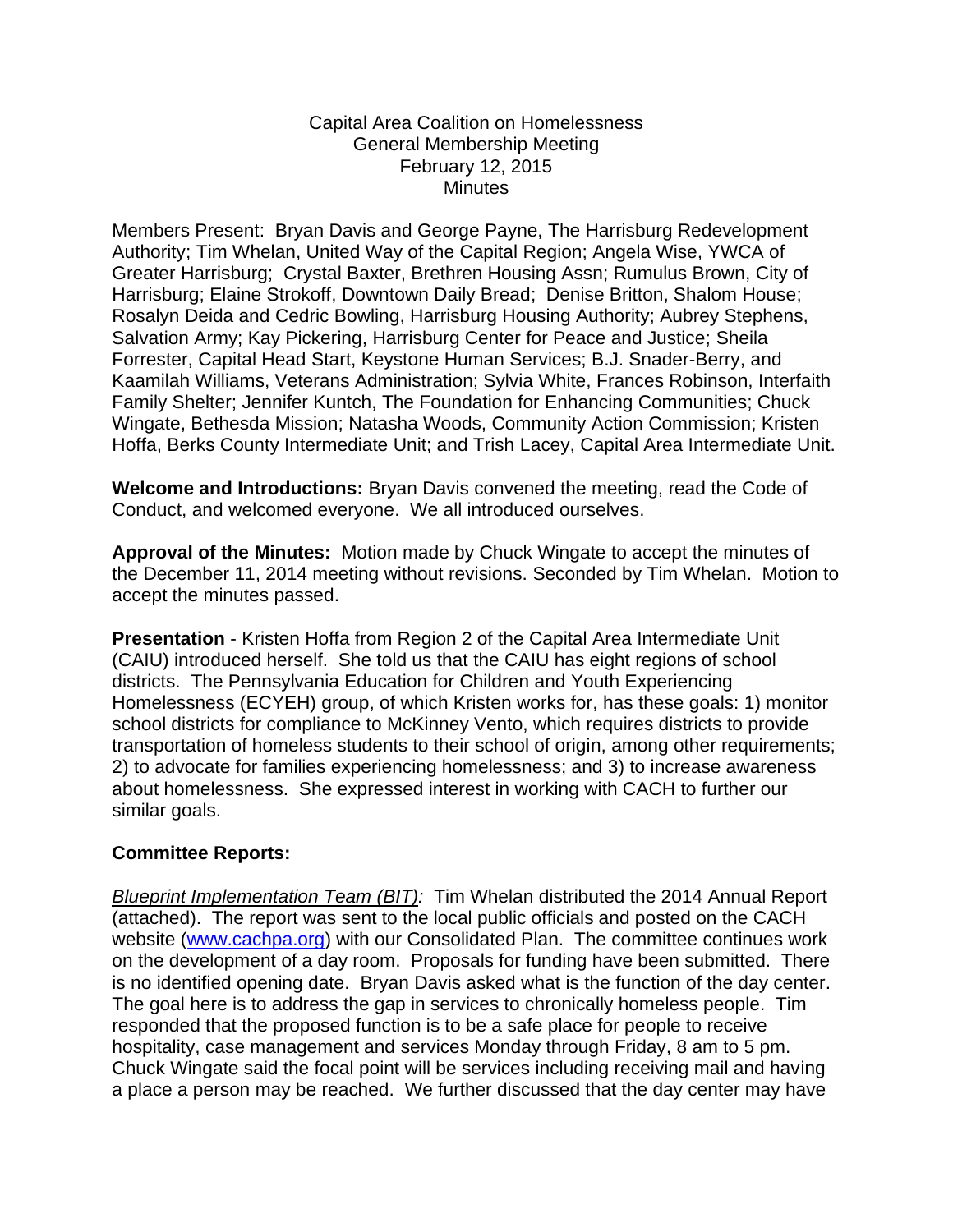a Project Homeless Connect-like model. We then discussed what to call this center. Tim said that after the case managers involved in a subcommittee of the Service Delivery committee asked for a website private forum, it was developed. It is not being used. Contact Deb Ritchey to be signed up. The next BIT committee meeting is March 11, 2015 at the offices of the United Way. All are welcome.

*Community Conversations*: Denise Britton reported that this committee celebrated its first year anniversary and reviewed its process. CACH sends out the committee's meeting minutes. This group wants to get at the root cause of homelessness. Its vision statement is to answer what our community looks like minus homelessness and poverty. They are recognizing our community's gap in services for unaccompanied youth and working with the Harrisburg School District. The committee will provide mentoring and training on Compassionate Listening and Trauma Informed Care. In 2015, the group will conduct outreach to churches and develop a website. The next meeting is March 19, 2015 at the Penbrook Church of God, 2733 Canby Street.

*Ad Hoc committee on emergency response:* Bryan Davis reported that the Mayor's office works closely with CACH to issue alerts for extremely cold weather. Chuck Wingate told us that though the Bethesda Mission is to be the overflow for the Susquehanna Harbor WOO, in fact men stay at the Mission because of the meal provision. They are trying to arrange for showers, meet these men's medical needs, and provide an address to receive mail. It does test for substance abuse but there are no turn-aways. The Mission is challenged to review its philosophical approach. A question was asked about volunteer opportunities at the Bethesda Mission. Yes, there are in addition to learning its policies and procedures. Chuck is concerned about meeting the needs of homelessness in 2016. Bryan asked that partners use CACH's social media to get the word out about services.

*Project Homeless Connect* – Angela Wise told us that the 2015 Project Homeless Connect (PHC) Planning group continues to work on identifying a location for this year. Some of these efforts include talking with Farm Show staff about the possibility of renting the north side of the complex, called the Weis Center. Fundraising continues.

*Homeless Prevention Committee* – Deb Ritchey reported that this committee submitted a proposal to the Harrisburg Rotary to fund a case manager. This case manager will work with people facing eviction.

*Housing Committee* – Bryan Davis told us that this committee is working on understanding how to develop housing. Developers are meeting with members of the committee. This month three proposals will be submitted to the Pennsylvania Housing Finance Agency for affordable housing in Dauphin county.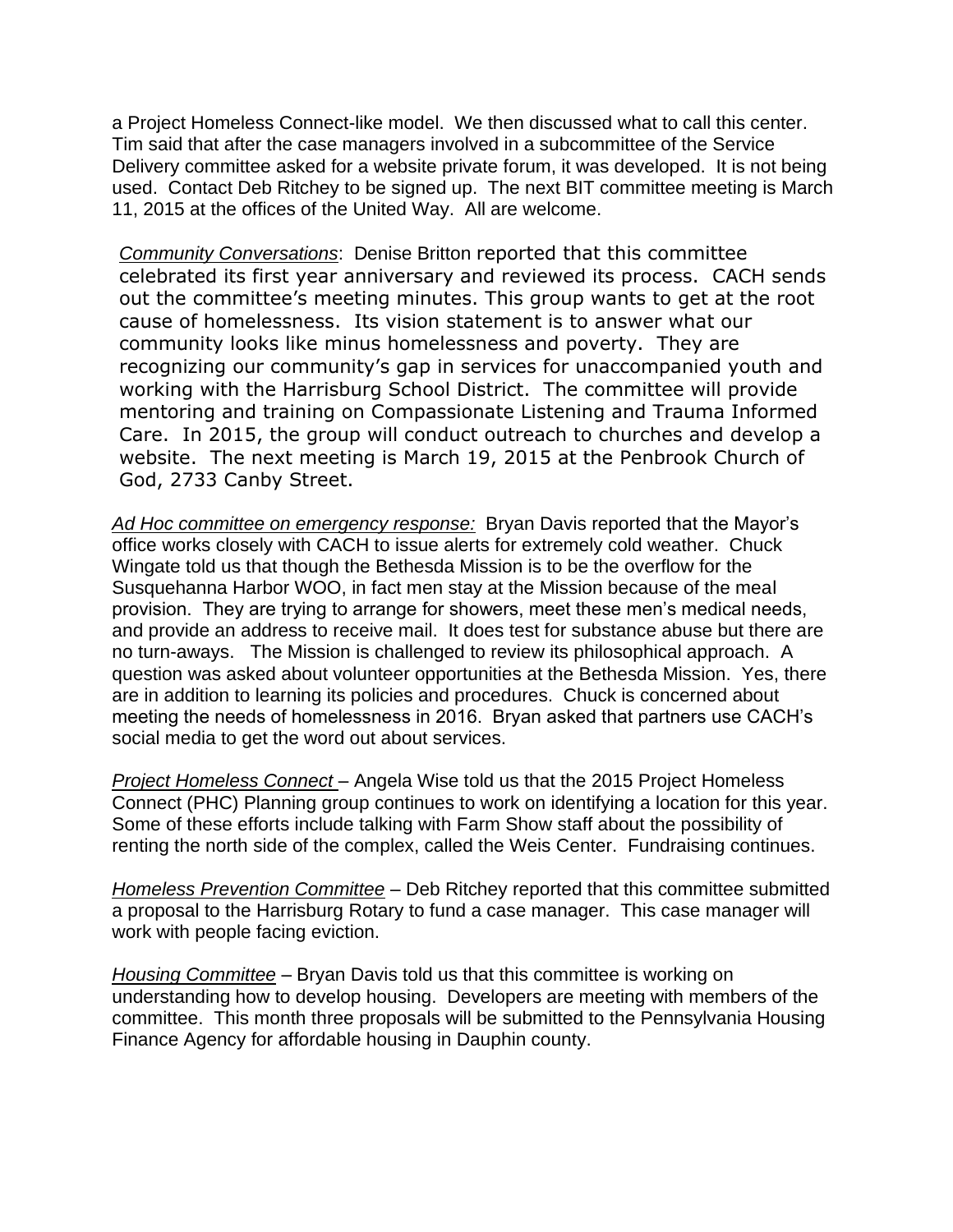*Public Information and Education* – Deb Ritchey reported that this committee is working with the planning committee for 2015 Highmark Walk for Healthy Community. Bryan Davis said that we are looking for sponsors for the event.

*Service Delivery/Data Collection* – Crystal Baxter reported that Frank Magel from Dauphin County Human Services is looking for topics for PATH trainings. Topics the committee suggested were a repeat of motivational interviewing and how to defuse a volatile situation. The committee continues to focus on planning the implementation of a coordinated assessment. She discussed the benefits of such an assessment and the various models. George Payne will survey partners to determine how referrals, waiting lists and service provision is conducted. We discussed why we would implement a coordinated assessment. George reminded us that the Point In Time (PIT) surveys are due to him by February 13. A report must be submitted to HUD by April 15. He talked about the importance of getting school districts to complete surveys. Kristen Hoffa will meet with George about this goal.

*CCIMS* – Deb Ritchey reported that one small agency Family dropped out of using Bowman Service Point. The plan is to develop HMIS goals this year; e.g. formalized policies and procedures. George Payne is talking with Bowman about incorporating aggregate numbers into the database.

## **Service Gaps, New Opportunities, and Announcements:**

Angela Wise announced that the YWCA's Safe Haven for women has three vacancies. Eligible women must be chronically homeless with mental health concerns.

Chuck Wingate reported that Bethesda Mission is working with the city on expansion of its shelter program. The Winter Overnight Outreach (WOO) is housing 40 to 50 men. It was reported that the YWCA's WOO is serving an average of 15 women and women with children. General emergency shelter population is up by 20% at the Bethesda Mission. They are serving an average of 130 men this year. The agency realizes that 10 days of shelter is not enough and they want to expand emergency services to 30 days. Chuck is also exploring the acquisition of the Hamilton School building on North 6<sup>th</sup> Street. Meal participation increased to 200 to 300 people at Bethesda Mission. Because of the cold weather coming, staff at Bethesda Mission will increase food provision. There is a waiting list of 19 women for the Mission's Women's shelter. They are also looking to expansion of that shelter to include emergency shelter. A question was asked about homeless unaccompanied youth, 16 to 18 years old. There is no data for Dauphin county though efforts are being made to collect data for this need. The YWCA serves young men with their families and in school. The Bethesda Mission has a Youth Center and is now operating the Teen Challenge program.

Chuck told us that reporters from the Patriot News are doing research about the closing of the Harrisburg State Hospital and its impact on homelessness. Several CACH partners have been contacted by reporters. Elaine Strokoff was one that was approached and asked what should our response be. In addition to the above-noted